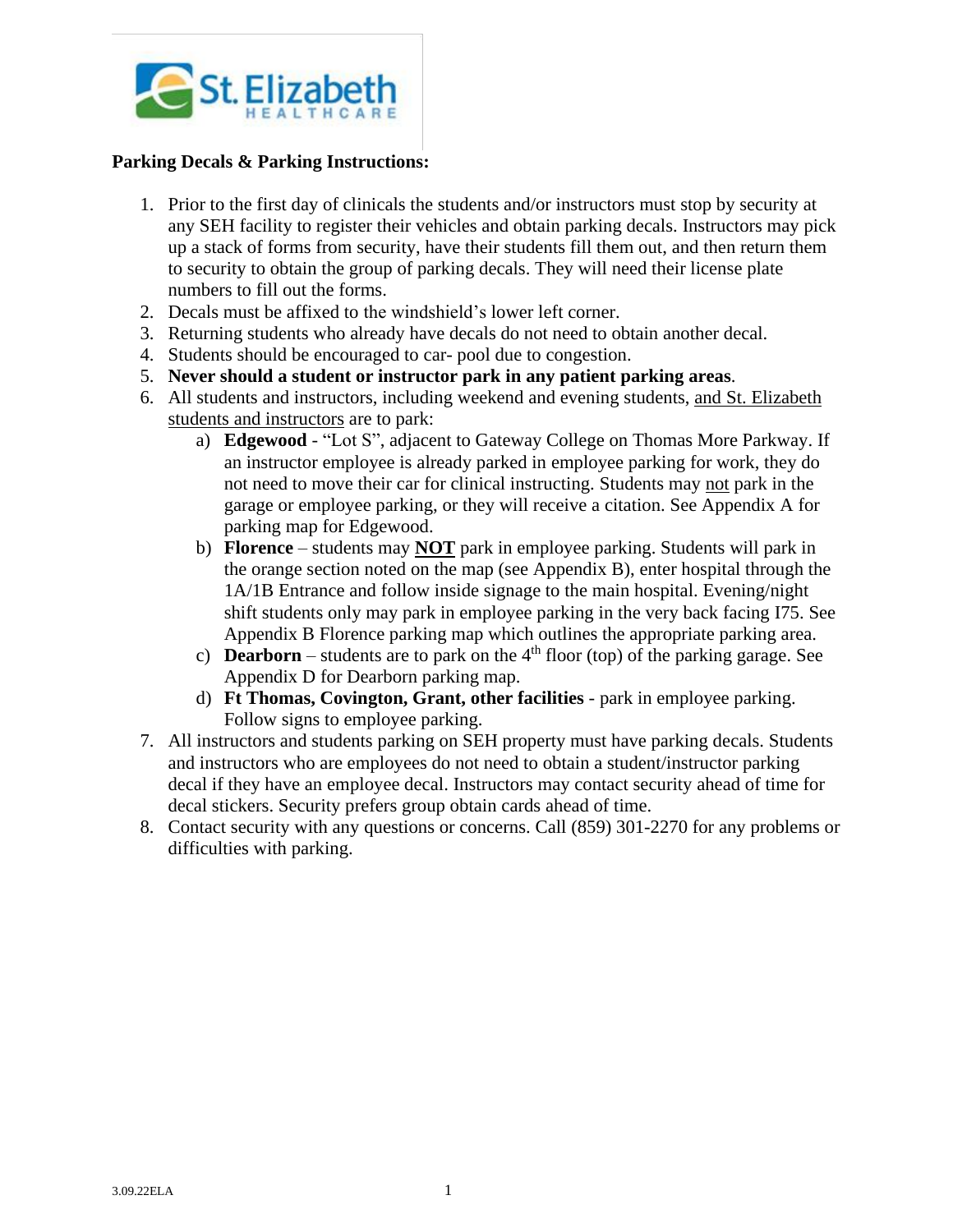

 **Appendix A**

# Edgewood Campus Parking Map (Park in Lot S, by Gateway Community College)

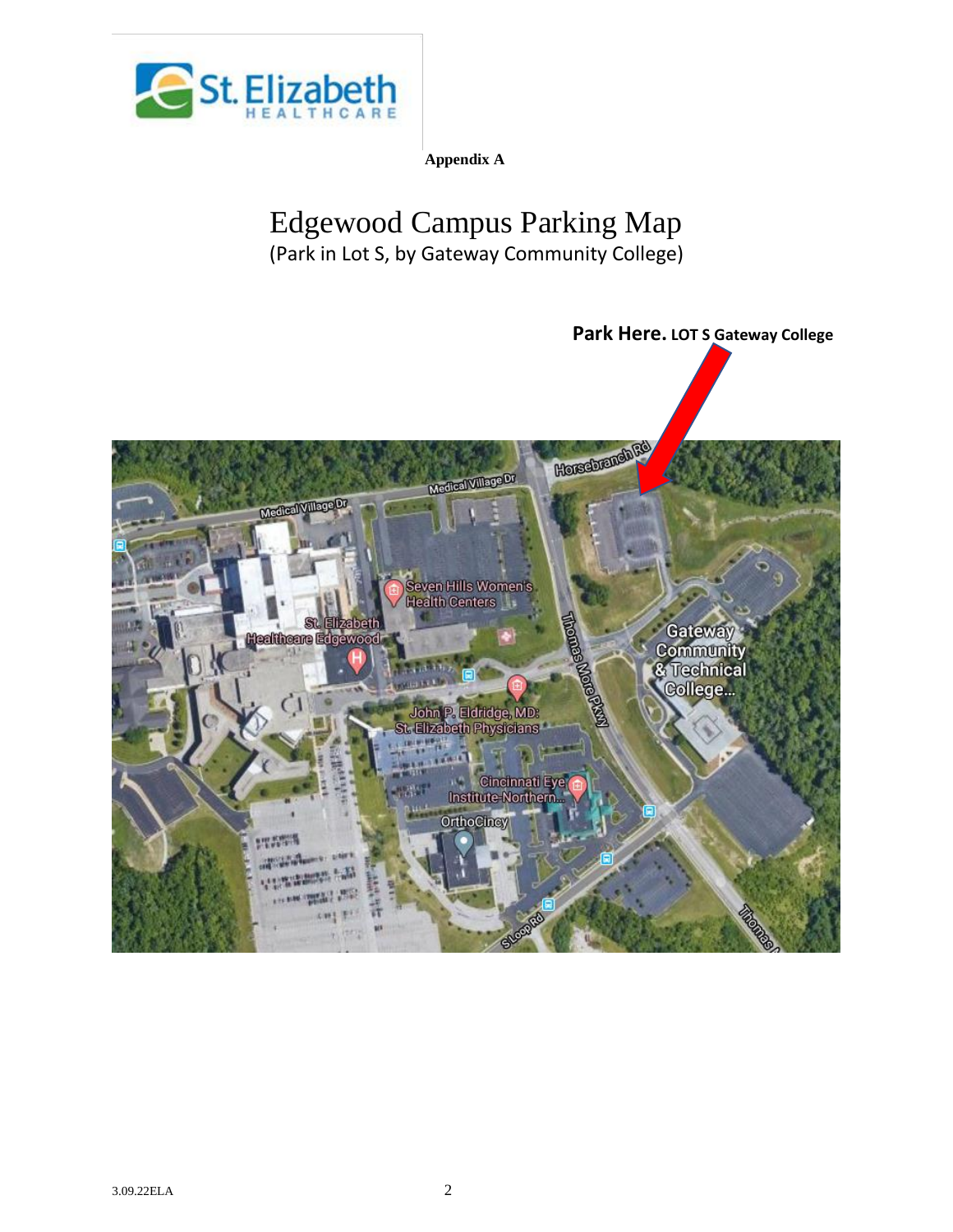

# **Appendix B** Florence Campus Parking Map (Student Parking)



Students will park in the orange section noted on the map, enter hospital through the 1A/1B Entrance and follow inside signage to the main hospital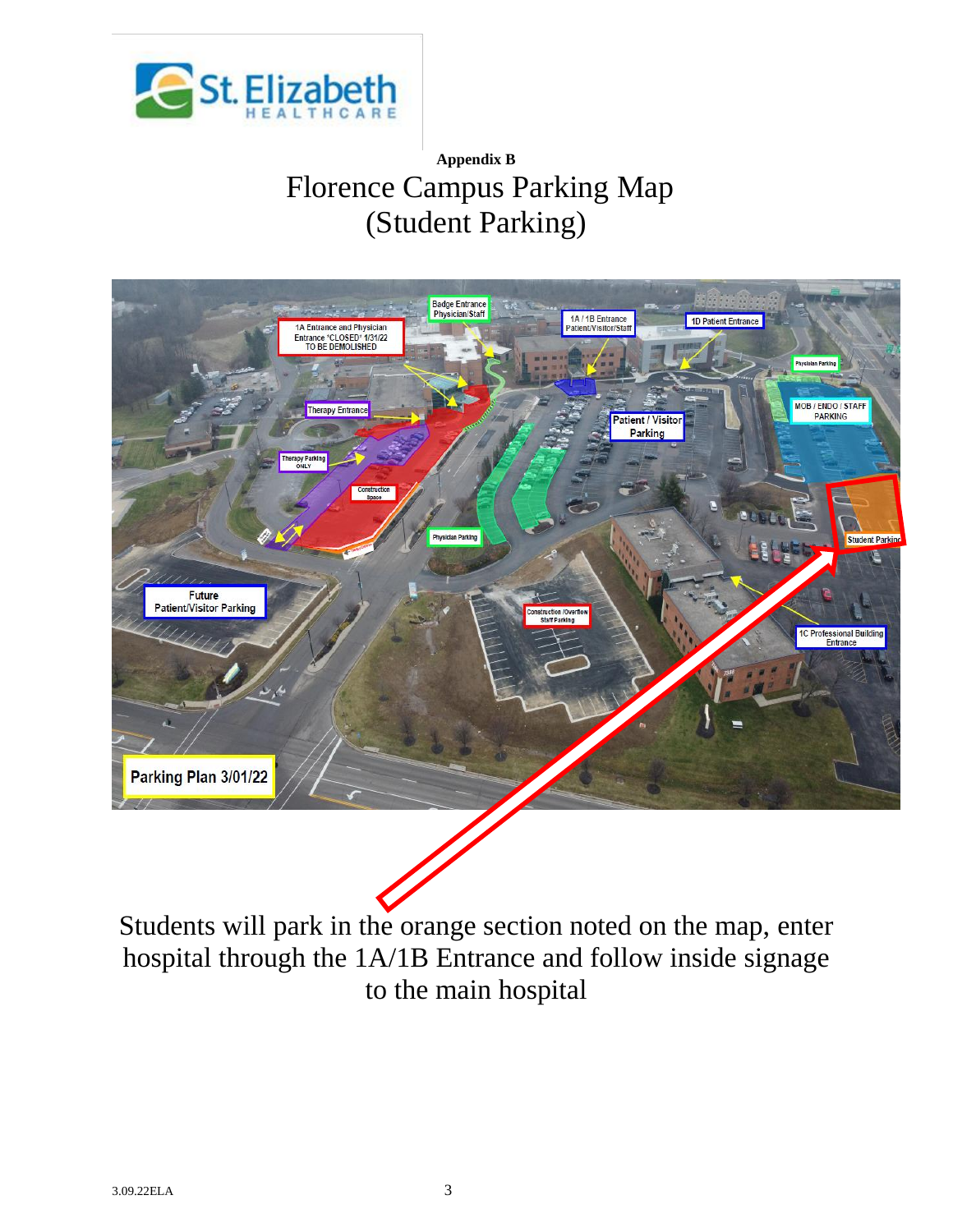

### **Appendix C FORT THOMAS CAMPUS PARKING MAP**